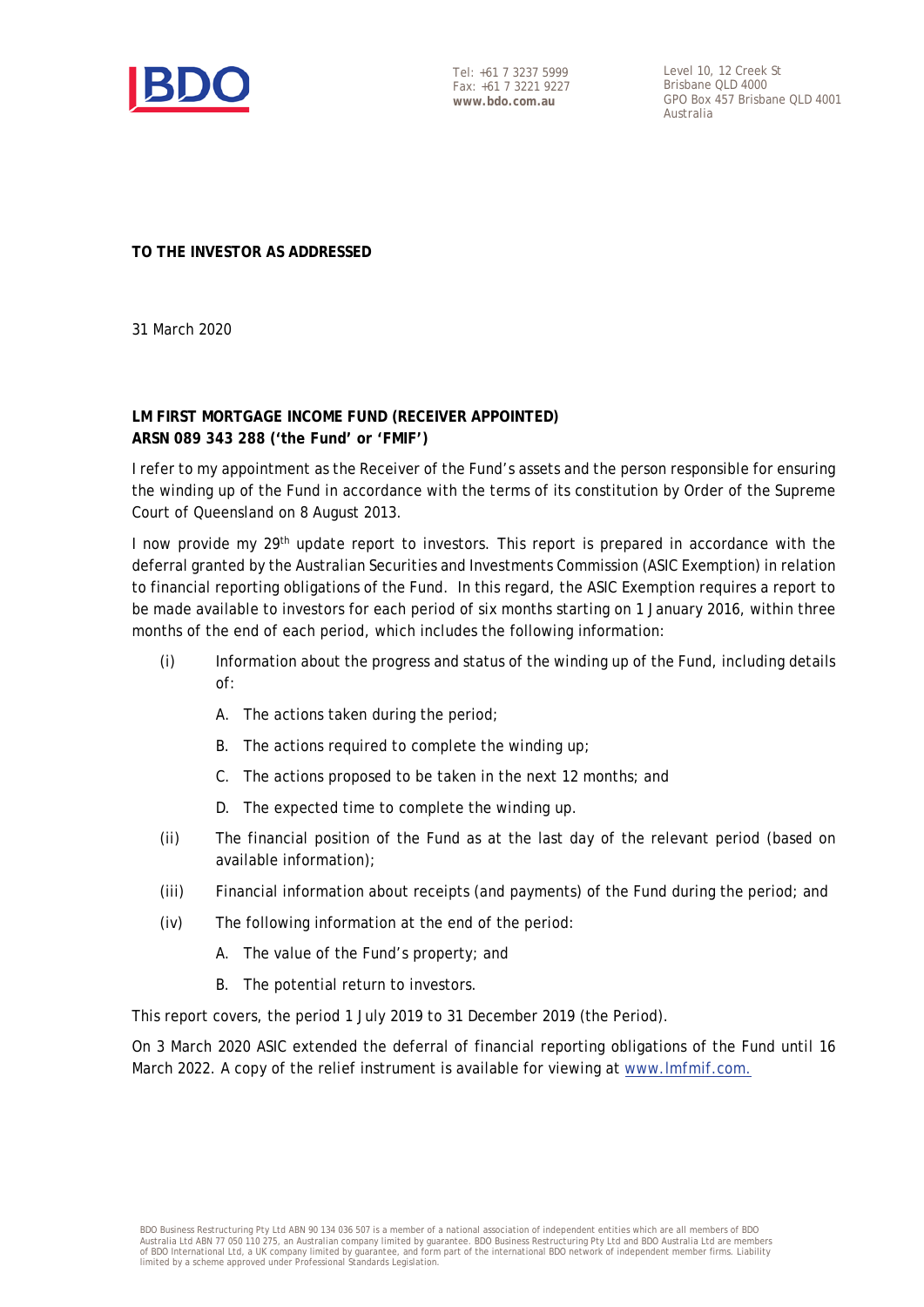

# **1. Executive Summary**

The key developments in the winding up of the Fund, during the Period, are:

- Justice Jackson has handed down decisions in respect of:
	- a. Authorising me to make an interim distribution which was paid at the rate of 6.5 cents per unit in October 2019 (refer to section 5.2);
	- b. The trial of the proceedings against LMIM, certain directors of LMIM and the MPF which was heard between 1 and 9 April 2019**.** As previously reported, on 22 November 2019 the Court handed down judgment in favour of the defendants, dismissing my claims alleging certain breaches by the directors of LMIM of the Corporations Act 2001 (Cth).
	- c. The Leave Application in the proceedings against the auditors which is progressing to trial (refer to section 2.1.2);
	- d. FTI's Second Remuneration Application filed on 17 July 2018 seeking \$743,889.89 from the property of the FMIF. On 2 October 2019 the Court delivered judgment approving remuneration totalling \$393,043.89 and disallowing remuneration of \$348,692.87 (refer to section 2.1.6.2);
	- e. FTI's dual appointment application which was dismissed by the Court on 2 October 2019 (refer to section 2.1.6.5).

A summary of the other matters covered in this report is as follows:

- Cash at bank as at 31 December 2019 was \$36.97 million;
- The further estimated return to investors as at 31 December 2019 is 6.4 cents per unit (providing a total estimated return of 12.9 cents per unit) before taking into account future costs and recoveries from legal proceedings on foot;
- For the settlement of the Bellpac Liquidator's \$8M Bonds litigation, discussions are currently ongoing in relation to extending the Sunset Date to 31 July 2020 for complying with the remaining condition precedent beyond 31 March 2019 and the terms to apply to the same (refer to section 2.1.3);
- FTI may have a further claim against the Fund for expenses (refer to section 2.1.6.4).

### **2. Progress and Status of the Winding Up**

### **2.1 Legal Actions/Potential Recoveries**

#### **2.1.1 Proceedings against the MPF, LMIM and the Directors of LMIM**

I refer to my previous updates to investors in relation to a statement of claim I caused to be filed in the Supreme Court of Queensland, against a number of parties, including the MPF Trustee and a number of directors of LMIM, in respect of loss allegedly suffered by the FMIF as a result of an amount paid to the MPF in the Bellpac litigation matter. The claim was for approximately \$15.5M plus interest.

As previously advised, the Judge dismissed my claim against the directors of LMIM on 22 November 2019.

Costs have now been awarded in favour of the defendants.

On 20 December 2019 I filed an appeal of the decision. The progress of the appeal is presently awaiting the outcome of an application for judicial advice I have made to the Court seeking advice from the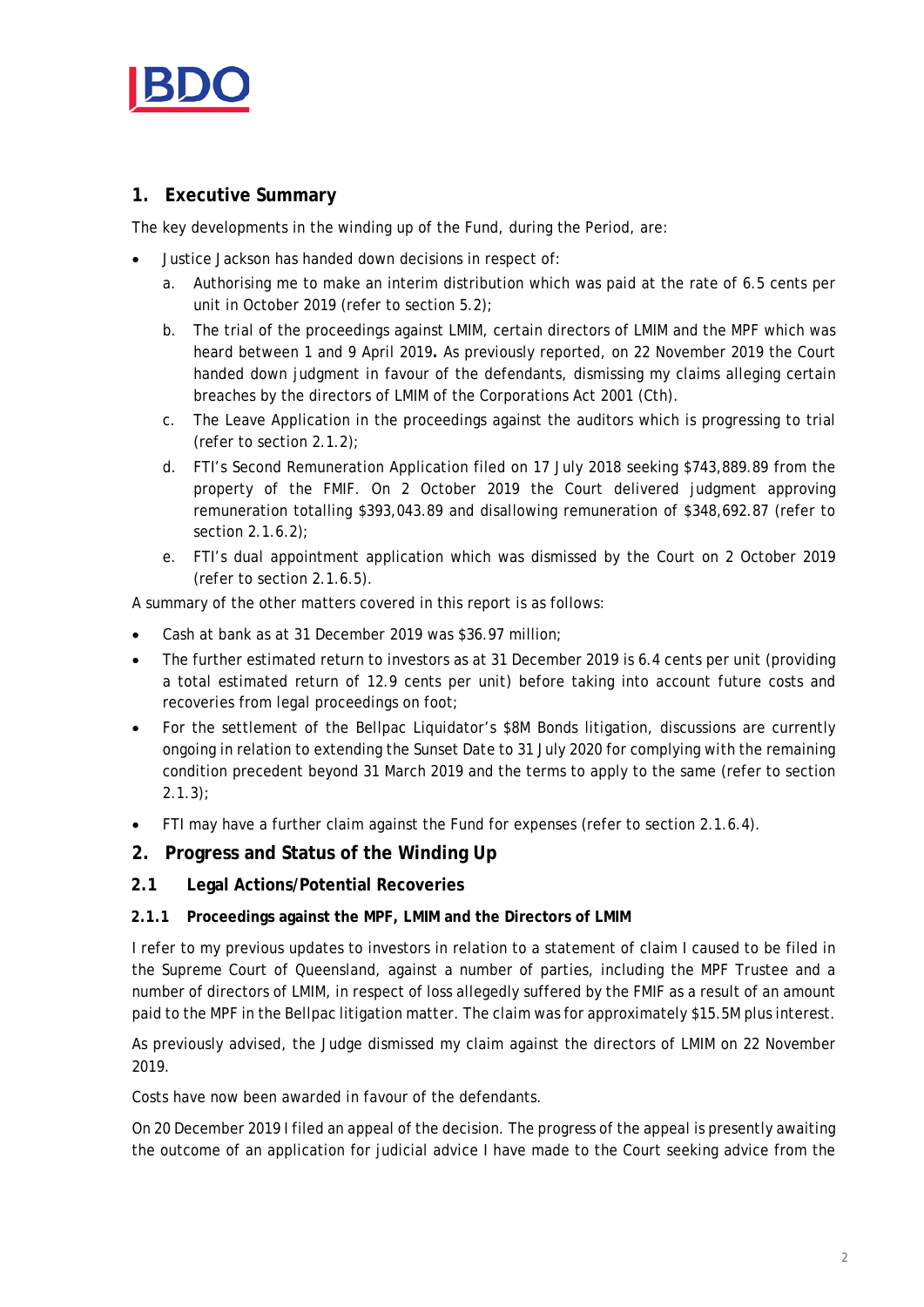

Court that I am justified in making and pursuing the appeal. That application is due to be heard by the Court on 2 June 2020.

### **2.1.2 Claim against the former auditors (EY Proceeding)**

I refer to my previous updates to investors and provide a brief summary of the key events during the Period and subsequently as follows:

The following applications were made towards the end of FY2019:

- on 10 June 2019 the defendants applied to be excused from certain pleading requirements under the Court rules in relation to their defence on the basis of a claim for privilege (**Relief Application**);
- on 21 June 2019, the defendants applied for leave to proceed against LMIM under section 500 of the *Corporations Act 2001* (Cth) (**Leave Application**); and
- on 21 June 2019, I applied to be joined to the proceedings constituted by the Third Party Notice filed by the defendants (**Representation Application**).

Each of the Relief Application, the Leave Application and the Representation Application were heard by the Supreme Court on 26 July 2019.

- On 4 October 2019 the Court delivered judgement together with an order that:
	- o The defendants application for leave to proceed against LMIM be dismissed;
	- o The third party notice be struck out against the first, second, third and fourth parties (namely, LMIM and the Feeder Funds);
	- o The third party statement of claim be struck out;
	- o The first, second, third and fourth third parties be removed as parties to the proceeding, and
	- o Leave be granted to the defendants to re-plead the third party statement of claim against the remaining third parties.
- On 17 October 2019 the Court delivered judgement in relation to the cost of the applications decided on 4 October 2019 and an order was made that:
	- o the defendants pay my costs in relation to the leave application, and
	- o I pay the costs of LMIM in respect of the representation application, such costs to be indemnified from the FMIF with both LMIM's costs together with my own costs to be costs in the proceeding.
- On 21 November 2019 at a review hearing the Court ordered that:
	- o Privilege Claims I was to file material to strike out the defendants' privilege claims by 29 November 2019 and a hearing is to be listed for my application with submissions to be filed and served five days before the hearing date.
	- o Leave Application I was to confirm any opposition to the defendants' Leave Application by 6 December 2019 and the application is to be listed for hearing with submissions to be filed and served five days before the hearing date.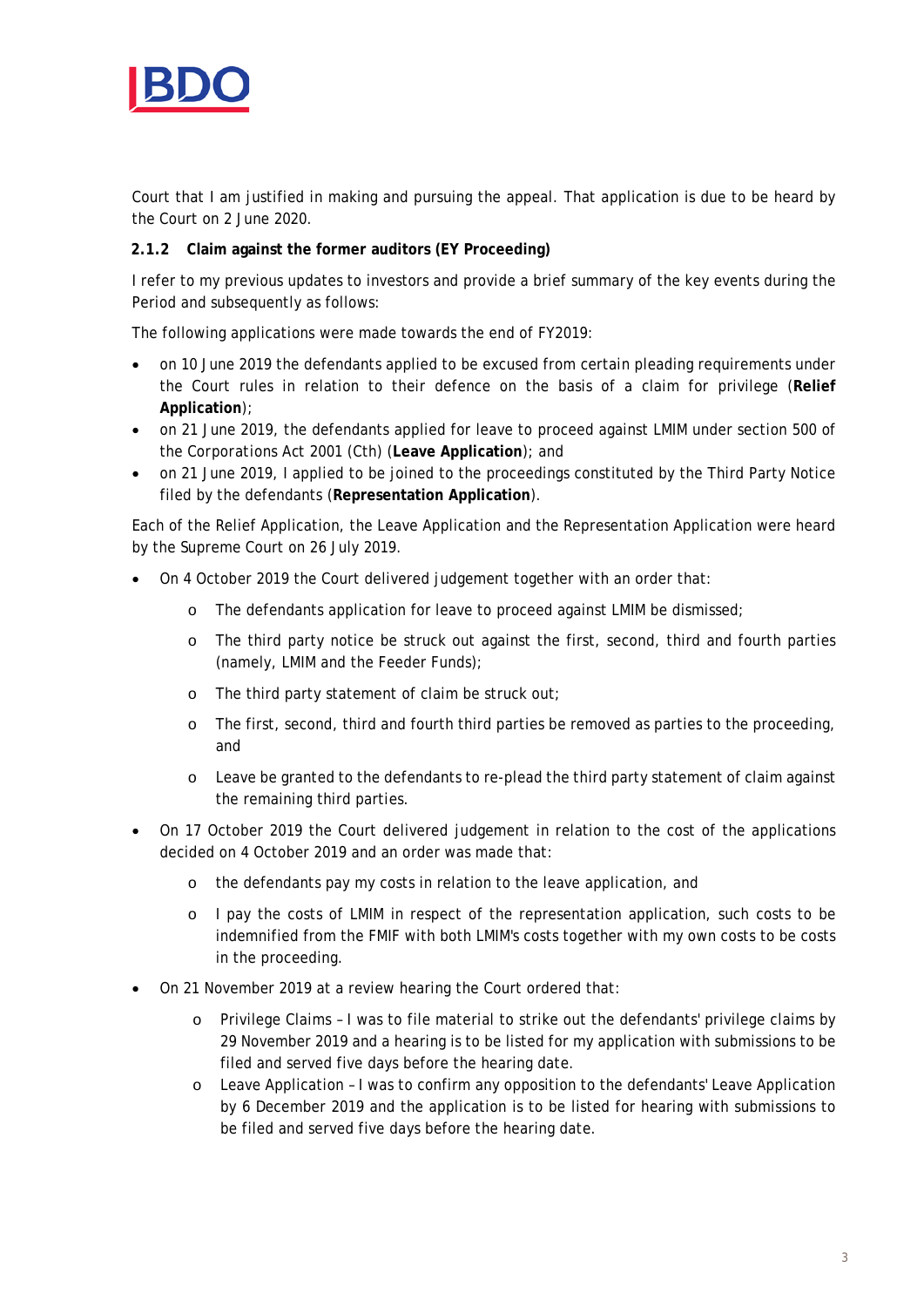

- o Pleadings by Friday 29 November 2019 the defendants were to serve any draft counterclaim. The defendants are also to provide their further and better particulars by 20 December 2019 and I am to file any reply and answer to the counterclaim by Friday 28 February 2020.
- o Disclosure All parties are to seek to agree a disclosure protocol and provide it to the Court by Friday 20 December 2019. Failing agreement each party is to provide their own proposed protocols to the Court.
- o Expert evidence all parties are to provide to the Court either a joint proposal or respective proposals as to the preparation of reports by expert witnesses by 6 December 2019.
- Since the review hearing on 21 November 2019:
	- o My material was filed on 29 November 2019 in support of my application to strike out the defendant's privilege claims.
	- o The defendants served a draft counterclaim on 29 November 2019.
	- o On 6 December 2019 I confirmed I would not oppose the defendants' Leave Application.
	- o Proposals in relation to expert evidence were provided to the Court on 13 December 2019.
- My application to strike out the Privilege Claims was heard on 14 February 2020 (the Privilege Application).

Following the hearing of the Privilege Application, the parties were required to provide a schedule to the Court of the various parts of the defence where privilege was claimed and the arguments for and against the maintaining of the privilege claimed. That schedule was provided to the Court on Friday, 20 March 2020. When this decision is provided by the Court, further directions will be made for the progress of the claim.

An Answer to the Counterclaim filed by the defendants is currently being prepared and will be completed shortly.

The matter is otherwise presently being progressed including briefing essential expert witnesses and agreeing between the parties the process and manner in which electronic disclosure of evidence is to occur.

The proceedings are ongoing and an update will be provided in the next report.

### **2.1.3 Bellpac Proceedings - Wollongong Coal Ltd (WCL)**

I refer to my previous updates to investors and provide a brief summary as follows:

- The liquidator of Bellpac has received the settlement amount of \$2 million from WCL in relation to the claim for redemption of the \$2 million Bonds held in WCL. A partial distribution of \$1M was received from the Bellpac liquidator in October 2019;
- The defendants' appeal of the decision of the Court which acknowledged that Bellpac (under the control of a liquidator) is the true owner of the \$8 million convertible bonds was unsuccessful;
- In January 2016, the Bellpac Liquidator applied for the conversion of the \$8 million Bonds to shares. As WCL did not issue all of the shares as required under the terms of the Bonds, the Bellpac Liquidator brought proceedings against WCL seeking orders requiring WCL to perform its obligation to redeem the Bonds converted to shares outside of the required time;
- The Bellpac liquidator and WCL have entered into a binding heads of agreement (HOA) which relates to the settlement of the litigation commenced against WCL. The terms of the heads of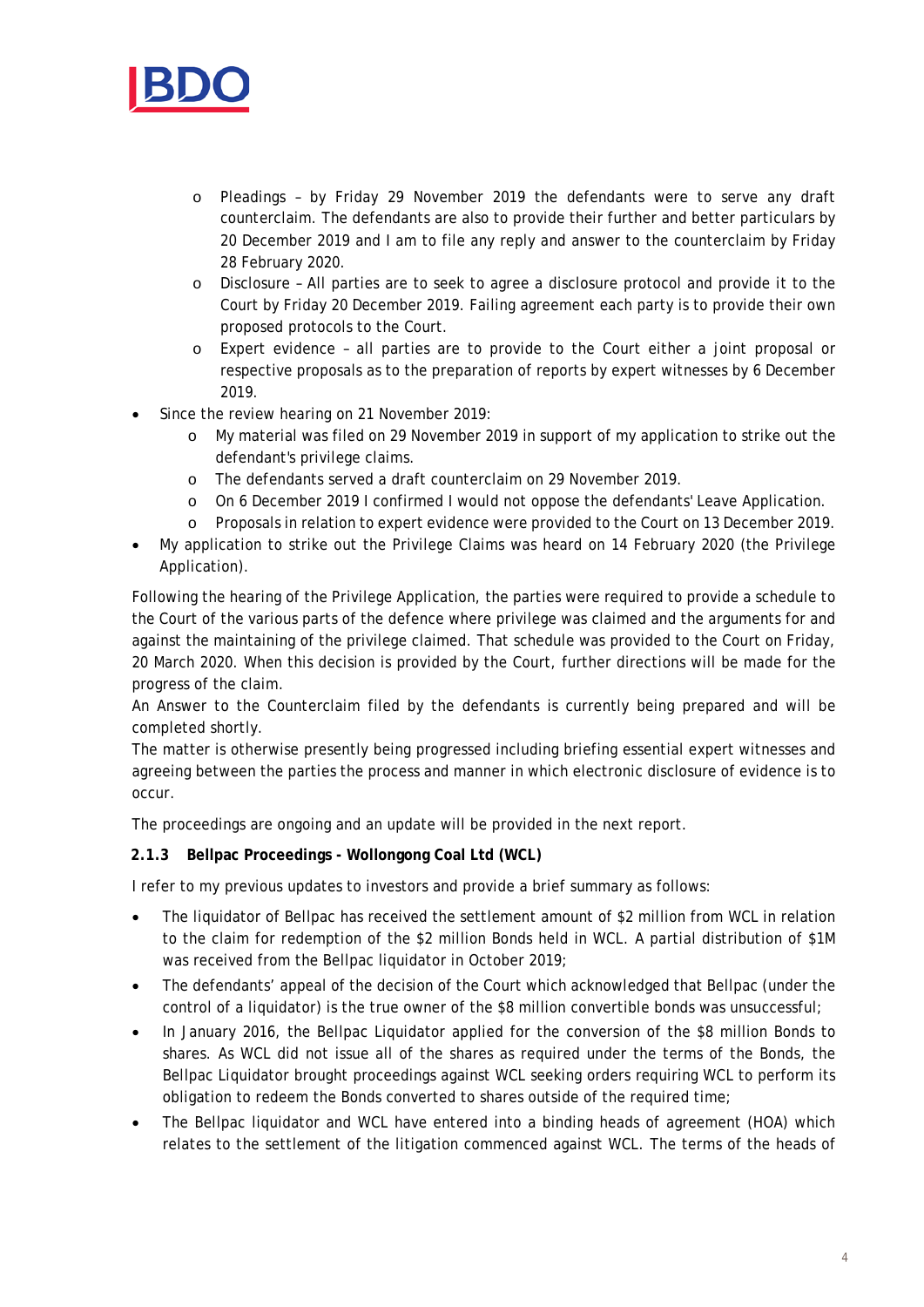

agreement include that WCL will pay to Bellpac a settlement sum of \$6.3 million in return for certain releases and Bellpac returning or cancelling the WCL shares issued to Bellpac;

- The conditions precedent to the settlement with WCL include obtaining necessary approvals to undertake the settlement transactions. In this regard:
	- o The Bellpac Liquidator has obtained creditor approval to enter into the settlement with WCL:
	- o The Court declined to exercise its discretion on WCL's application for approval to acquire and or cancel Bellpac's holding of WCL shares. WCL is now preparing to seek shareholder approval.

The remaining condition precedent (Sunset Date) to the settlement with WCL has been extended several times and the Liquidator was successful in negotiating, as part of the agreement to extend the Sunset Date, that WCL will pay interest at 3% p.a. from 2 October 2017 until settlement. The Liquidator last entered into a further agreement with WCL, extending the sunset date to satisfy the conditions precedent to 31 March 2019. To date WCL has paid \$3M towards the settlement into their solicitors' trust account, which is to be released upon receiving shareholder approval of the settlement. Discussions have been ongoing in relation to extending the Sunset Date beyond 31 March 2019 and the Liquidator is in negotiations extend the sunset date to satisfy the conditions precedent to 31 July 2020. To date no further payments have been made by WCL into their solicitors' trust account.

A further update will be provided in the next report.

#### **2.1.4 Claims against guarantors**

There are two remaining matters, that can be summarised, as follows:

- A deed of settlement was entered into with a guarantor for \$100,000 payable over the period to 1 November 2019 with \$82,000 paid to date. A revised payment plan was negotiated with the balance of \$18,000 due to be received by 1 July 2020. However, due to the guarantor not being able to make further payments at this time or in the foreseeable future as a result of the effects of the coronavirus outbreak the remaining \$18,000 has been waived.
- PTAL as custodian of the FMIF obtained judgment against a guarantor, for approximately \$3 million, plus interest and costs. The trustee in bankruptcy has identified potential recoveries for the benefit of creditors of which the Fund is a major creditor. The bankrupt, along with other parties, contributed land to a development. The land was subdivided, developed and sold, and the net proceeds of sale in the sum of approximately \$12 million is presently held in a solicitors trust account on an interim basis, protected by certain undertakings given by the solicitor holding the funds. The trustee claims an entitlement in respect of at least a portion of the funds held in the solicitors trust account however, other parties to the dispute allege that associated entities of the bankrupt are entitled to the funds. I instructed PTAL as custodian of the FMIF to enter into a Deed of Indemnity to fund a public examination and any agreed recovery proceedings in respect of this matter. A public examination, was held in the Federal Court on 7, 12, 13, 18 and 19 November 2019. Subsequently, demands were served on several parties with discussions taking place to hold a mediation by the end of April 2020.

An update on the latter matter will be provided in the next report.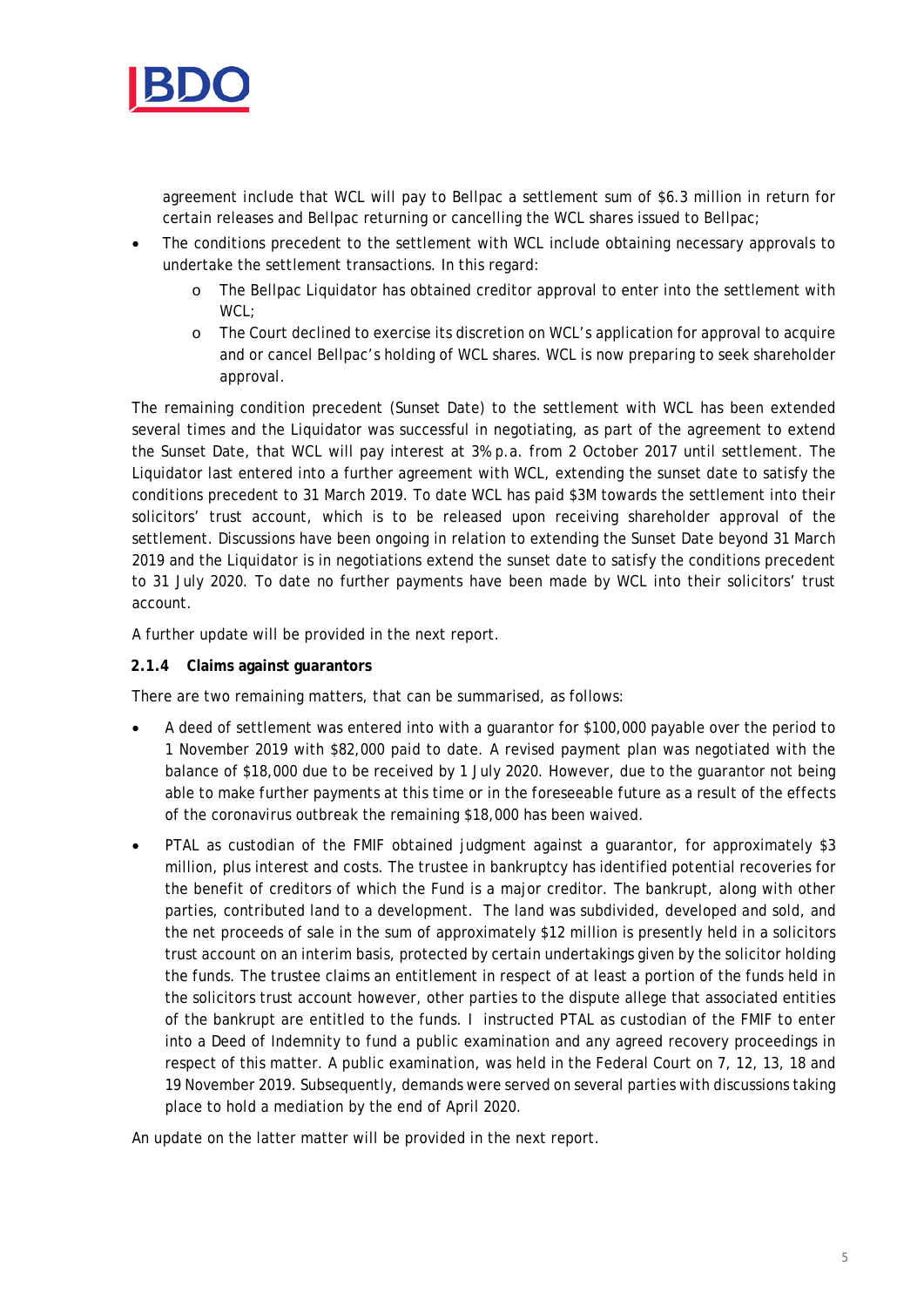

## **2.1.5 Liquidators of LMIM (FTI Consulting)**

### **2.1.5.1 Remuneration claim and expenses claim**

I refer to my previous reports to investors.

The judgements regarding and orders made in relation to FTI's first remuneration claim and indemnity claim are available on the websites [www.lmfmif.com](http://www.lmfmif.com/) and [www.lminvestmentadministration.com.](http://www.lminvestmentadministration.com/)

### **2.1.5.2 Second FTI Remuneration Application**

On 17 July 2018, Mr Park of FTI, who is now the sole Liquidator of LMIM, filed an application in the Court seeking payment of remuneration of \$743,889.89 inclusive of GST from property of the FMIF, relating to various periods between 19 March 2013 and 30 June 2018. I opposed certain parts of the application. The application was heard on 6 September 2018 and 3 October 2018.

On 2 October 2019, the Court delivered judgment:

- Disallowing the claim for corporate remuneration (work which related only to LMIM in its corporate capacity, and is not referrable to an individual fund or the funds generally) sought from the FMIF of \$348,692.87, on the basis that such remuneration is not recoverable from a trust, as a matter of law;
- Allowing the claim for Category 1 remuneration (work referrable to the FMIF) sought from the FMIF of \$316,345.70 which had not been opposed by me , and
- Allowing the claim for Category 2 remuneration (work referrable to the funds generally) sought from the FMIF in the sum of \$76,698.19.

On 17 October 2019, the Court ordered that one-third of the Liquidator's costs of the application be paid from property of the FMIF.

I anticipate that further remuneration applications will be made by the Liquidator in due course and may incorporate remuneration of \$179,481.86 (inc GST) that I have been advised was incurred up to 31 December 2019.

#### **2.1.5.3 Indemnity claim against the Fund and proof of debt process**

If a debt or claim is admitted by FTI in the winding up of LMIM and a claim for indemnity out of the FMIF with respect to such debt or claim is identified, or if certain other types of claims for indemnity from the FMIF are identified by FTI, I summarise the required process as outlined in the Orders made on 17 December 2015, as follows:

- FTI must notify me within 14 days of the identification of the claim for indemnity against the assets of the Fund;
- Within 14 days I may seek further information in relation to the claim;
- Within 30 days of receipt of the claim from FTI or from receipt of further information I have requested, I am required to:
	- o Accept the claim, or
	- o Reject the claim, or
	- o Accept part of it and reject part of the claim; and
	- o To give FTI written notice of the decision;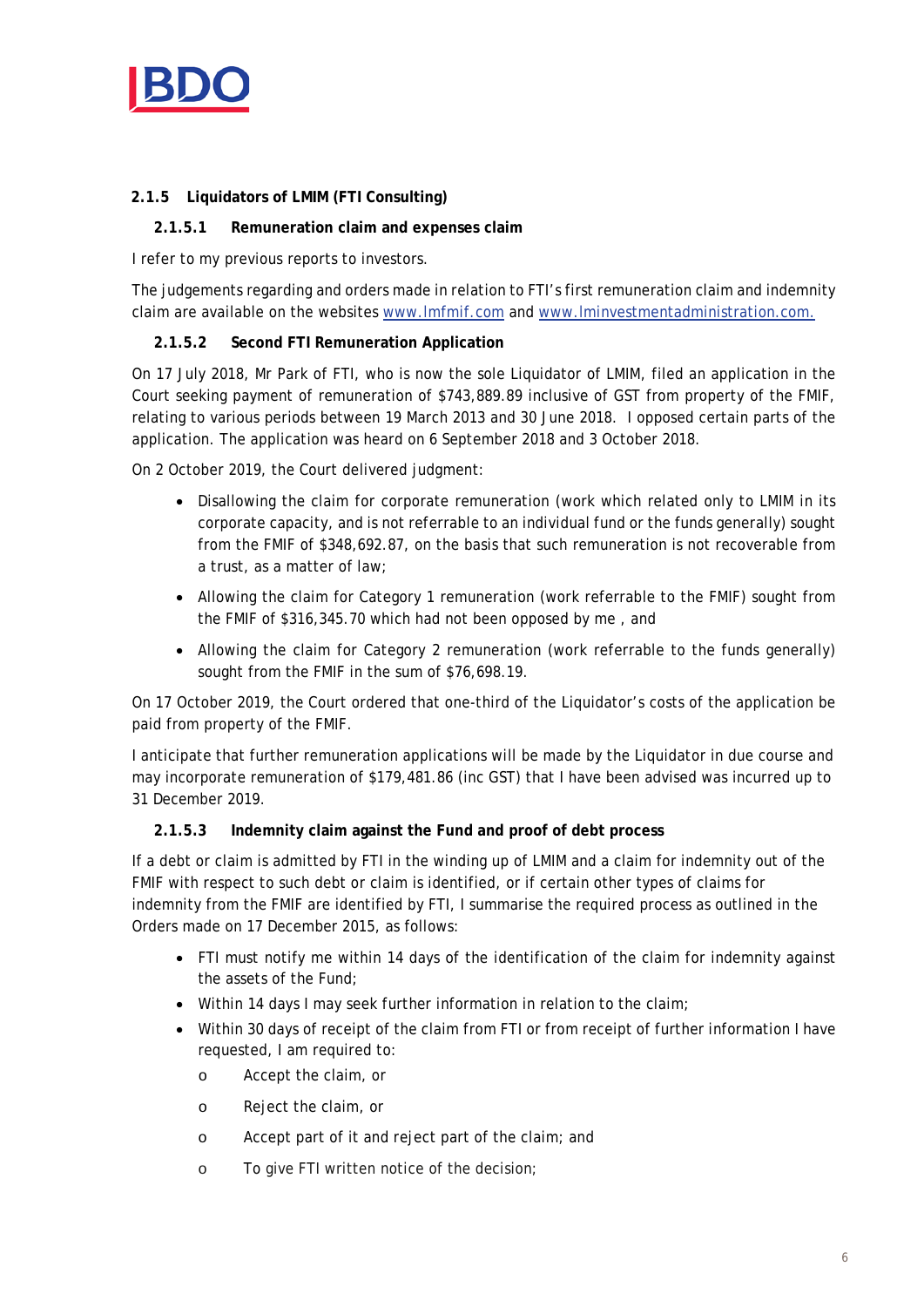

- I am required to give FTI written reasons for rejecting any part of a claim within 7 days after giving notice of my decision including those claims identified through the proof of debt process mentioned above;
- Within 28 days of receiving a notice of rejection, FTI may apply to the Court for directions in relation to the rejection and advise the creditor of my decision and other specified matters.

FTI have informed me they have identified Creditor Indemnity Claims with respect to a proof of debt lodged by Norton Rose for the sum of \$315,601.21 (**Norton Rose Proof**) and a proof of debt lodged by EY in the sum of \$158,896.51 (**First EY Proof**).

I have written to FTI rejecting the Creditor Indemnity Claim made in respect of the claim notified by the Norton Rose Proof and provided reasons for my decision.

I am awaiting the provision of further information in relation to the First EY Proof before the time period for me to accept or reject that Creditor Indemnity Claim begins to run.

A counter-claim for costs has been made by EY in the EY Proceeding, which, if successful, has the potential to exceed any judgment in the EY Proceeding itself by the difference between indemnity costs and a standard costs order.

These claims for indemnity may be subject to the "clear accounts rule" as described in previous reports to investors, and if so, a set off against that claim may be available.

An update will be provided to investors in relation to this matter in my next report.

**2.1.5.4 Expenses**

FTI's solicitors have notified my solicitors that FTI intends to claim indemnity from the FMIF (and other funds) for a portion of certain expenses incurred during the administration and Liquidation of LMIM.

On 24 January 2020, the Liquidator filed an application seeking orders of the Court approving payment of the sum of \$98,647.27 to the Liquidator from property of the FMIF, being legal costs incurred by the Liquidator in relation to a proof of debt lodged by EY for professional fees rendered by EY to LMIM for the audit of the FMIF and legal costs incurred by the Liquidator in relation to the EY Proceeding. The application was heard on 30 January 2020. The Court delivered judgment on 28 February 2020 granting the Liquidator's application: *Park & anor v Whyte* [2020] QSC 18.

On 24 January 2020, the Liquidator filed a further application seeking orders of the Court approving payment of the sum of \$157,107.81 to the Liquidator from property of the FMIF, for legal costs incurred by LMIM in relation to the claim against the MPF, LMIM and the Directors of LMIM referred to in section 2.1.1 of this report. The application was subsequently amended to increase the amount claimed to \$289,285.77. The application was listed for hearing on 28 February 2020. On 28 February 2020, orders were made by consent, approving, on certain terms, payment of the sum of \$157,107.81 to the Liquidator from property of the FMIF.

### **2.1.5.5 Further application by FTI for directions**

On 10 October 2018, Mr Park filed an application seeking directions in relation to the dual appointments of Mr Park and I to wind up the FMIF including directions to the effect that:

• My appointment continues only in relation to certain specific legal proceedings and Mr Park take responsibility for ensuring the FMIF is wound up in accordance with its Constitution;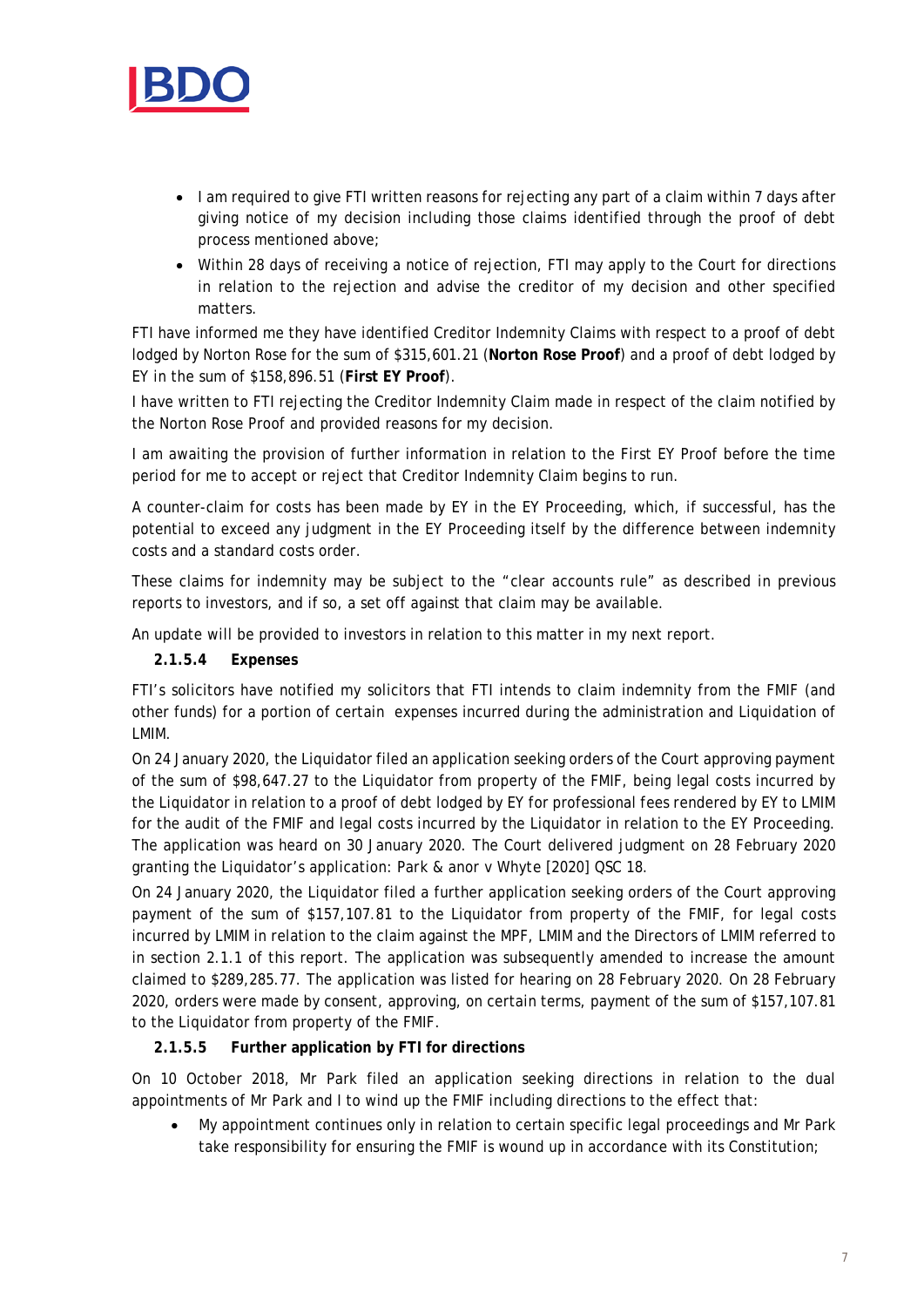

- That Mr Park is directed to act as contradictor to the claim filed against LMIM referred to in section 2.1.6.6, and the Feeder Fund Proceedings;
- That Mr Park and I each submit budgets of remuneration and expenses to the conclusion of the winding up, that the remuneration of the Liquidator and the Receiver be fixed or determined on the hearing of the application in the amount of 50% of the amount stated in the relevant budget and paid during the course of the winding up, with all other remuneration and expenses of the Liquidator and Receiver to be deferred and sought at the conclusion of the winding up at which time the amounts stated in the budgets can be reduced, increased or stay the same.

The application was heard on 10 December 2018. I opposed the application.

On 2 October 2019, the Court delivered judgment dismissing the application: *LM Investment Management Limited & Anor v Whyte* [2019] QSC 233.

### **2.1.5.6 Claim filed against LMIM**

The claims made in this proceeding and the key steps to date in the proceeding, are summarised in paragraph 2.1.5.6 of my report to investors dated 19 December 2019. The current status of this claim is that it remains stayed until further order. I will keep investors updated as to the progress of this claim.

# **3. Financial Position of the Fund**

The management accounts for the half-year ending 31 December 2019 are available on the website [www.lmfmif.com](http://www.lmfmif.com/) on the page titled 'Financial Statements & Other Key Documents'.

A summary of the financial position of the Fund as at 31 December 2019 is provided below.

| <b>Description</b>                                                 | 31 December 2019 |
|--------------------------------------------------------------------|------------------|
| <b>ASSETS</b>                                                      | \$               |
| Cash and cash equivalents                                          | 36,970,946       |
| Receivables                                                        | 82,311           |
| Loans & Receivables                                                | 33,000           |
| <b>TOTAL ASSETS</b>                                                | 37,086,257       |
| <b>LIABILITIES</b>                                                 |                  |
| Payables                                                           | 1,703,384        |
| Distributions payable                                              | 3,955,473        |
| Total liabilities excluding net assets attributable to unitholders | 5,658,857        |
| <b>NET ASSETS</b>                                                  | 31,427,400       |

These figures are subject to the disclaimers and qualifications set out in the management accounts.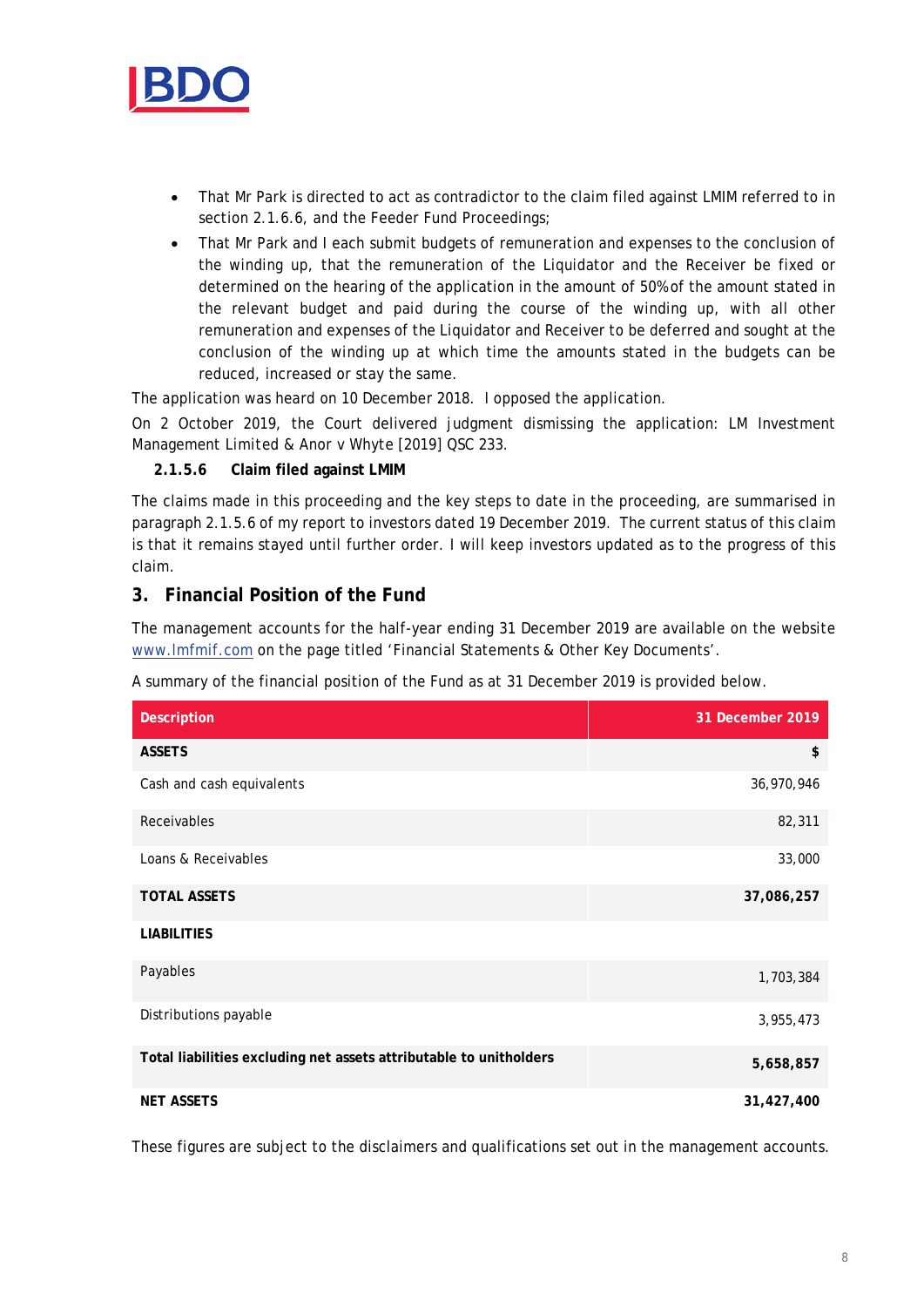

## **3.1 Fund Assets**

The total assets of the Fund as at 31 December 2019 were \$37,086,257.

The balance includes cash at bank of \$36,970,946, receivables of \$82,311 and net default loans of \$33,000.

## **3.2 Fund Liabilities**

The total liabilities of the Fund as at 31 December 2019 were \$5,658,857, consisting of payables of \$1,703,384 and distributions payable of \$3,955,473.

The distributions payable balance is made up of:

- \$1,372,036 relates to distributions that appear to have been declared prior to the date of the Court Receiver's appointment which were not paid, or have not cleared or were returned unclaimed. These liabilities have not been verified and Court approval or directions may be required before any payment is made.
- \$2,583,437 relates to distributions that were returned/unclaimed from the interim capital distribution to investors paid by BDO in October 2019 in accordance with the Court order dated 2 October 2019.

The Payables balance of \$1,703,384 primarily consists of trade creditors, custodian fees, legal fees, receiver's fees and fees and expenses claimed by FTI, which remain unpaid as at 31 December 2019.

Some of these liabilities have not been verified, or may be subject to Court approval being obtained.

### **3.3 Net Assets Attributable to Unit Holders**

Net assets attributable to unit holders as at 31 December 2019 were \$31,427,400.

The net assets of the Fund and number of units on issue as at 31 December 2019 and 30 June 2019 is detailed in the table below.

| <b>Description</b>                                                                                   | 31 December 2019 | 30 June 2019 |
|------------------------------------------------------------------------------------------------------|------------------|--------------|
| Estimated net amount of assets available to investors as at<br>31 December 2019 (\$)*                | 31,427,400       | 60, 103, 100 |
| Total investor units $(\# \text{ of units})^{**}$                                                    | 492, 125, 624    | 478,100,386  |
| Estimated net asset amount per unit available to investors<br>as at period end (cents in the dollar) | 6.4 cents        | $12.6$ cents |

\*The estimated net amount of assets available to investors as at 31 December 2019 changed substantially due to an interim capital distribution to investors of 6.5 cents per unit in October 2019 (providing a total estimated return of 12.9 units per unit). Please refer to section 5.2 for further information.

\*\*A discrepancy between the units recorded in the investor register and the units recorded in the audited and management accounts for the 2012 financial year was identified. Investigations indicate that the discrepancy relates to the following: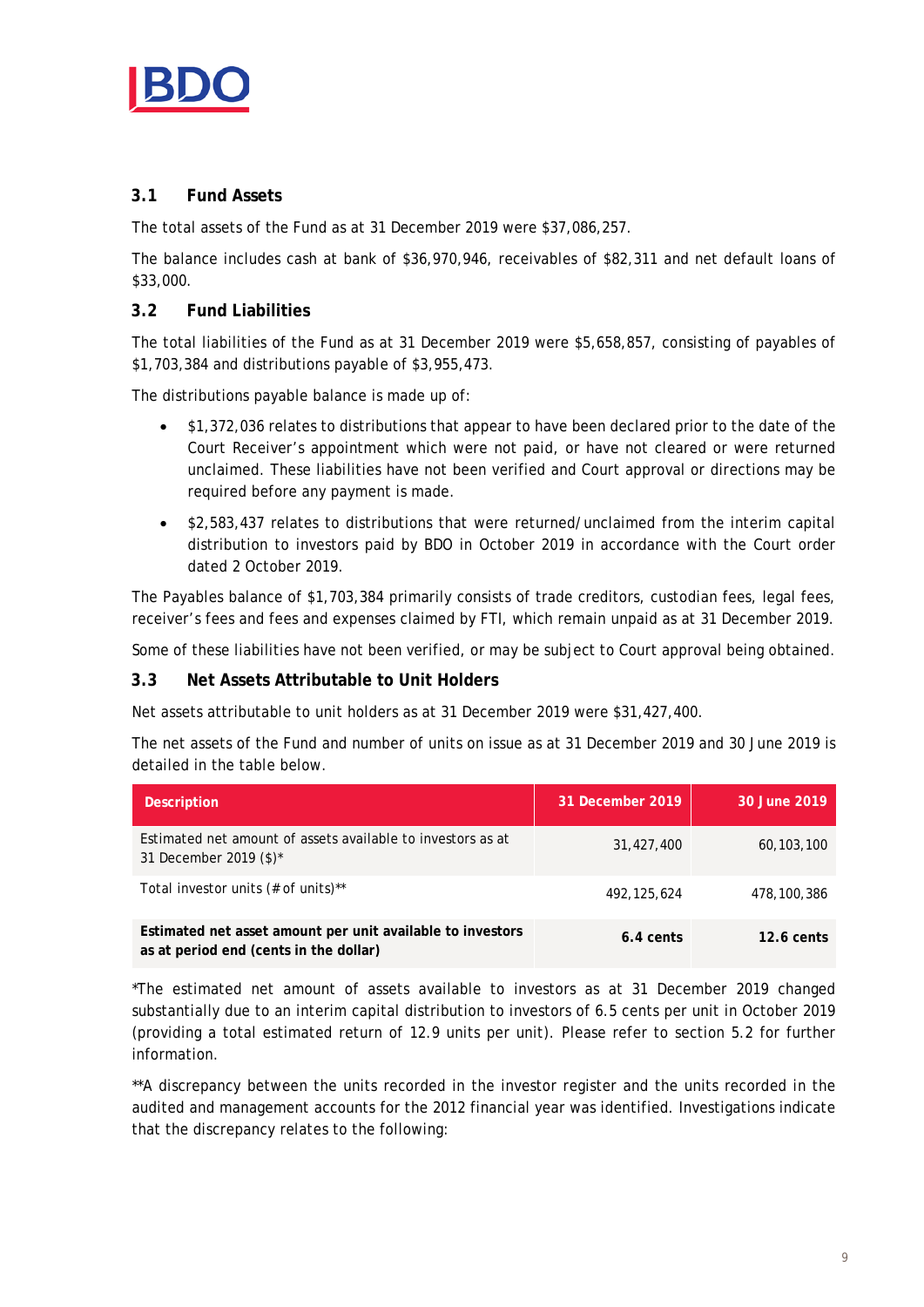

- Reduction of the unit holdings in the unit holdings ledger for the two capital distributions to investors in 2013 totalling approximately \$12M.
- The Fund's migration to a new financial database in 2010 whereby the units of investors who subscribed in a foreign currency were incorrectly recorded in the foreign currency equivalent amount, and not in the AUD equivalent amount in accordance with the PDS and Constitution.

An application was made to the Court seeking directions to determine the amounts to be distributed to the foreign currency investors. On 2 October 2019, the Court declared that each member holding Class C units (foreign currency investors) in the FMIF is entitled to be paid in the winding up of the FMIF amounts calculated by reference to the calculation of that member's units in the foreign currency of investment as adjusted for the foreign exchange spot rate between the currency of investment and the Australian dollar prevailing at the date of the commencement of the winding up of the FMIF.

The above table does not include the estimated benefit of the Feeder Funds settlement up to the amount of the net amount of assets as at 31 December 2019. Therefore, below is an estimate that includes the benefit of the Feeder Funds settlement up to the amount of the net amount of assets at 31 December 2019.

| <b>Description</b>                                                          | 31 December 2019 |
|-----------------------------------------------------------------------------|------------------|
| Estimated net amount of assets available to investors as at period end (\$) | 31,427,400       |
| Benefit of Feeder Fund settlement of amounts withheld                       | 4,059,108        |
| Total investor units (AUD Equivalent as at appointment being 8 August 2013) | 492, 125, 624    |
| Estimated return in the dollar                                              | 7.2 cents        |

If further recoveries are made this will increase the amount due from the Feeder Funds settlement.

Please note that the estimate and prior estimates do not take into account future operating costs and future Receiver's fees or any legal recoveries against borrowers, valuers or other third parties.

The Feeder Fund settlement will reduce the amount of cash to be paid to the Feeder Funds. Based on the amounts in the above table, I attach at Annexure 1 calculations showing the net amounts payable to the Feeder Funds, as follows:

| <b>Feeder Fund</b>                                                    | <b>Estimated return</b> |
|-----------------------------------------------------------------------|-------------------------|
| LM Currency Protected Australian Income Fund ("CPAIF")                | 3.8 cents               |
| LM Institutional Currency Protected Australian Income Fund ("ICPAIF") | 3.8 cents               |
| LM Wholesale First Mortgage Income Fund ("WFMIF")                     | $5.6 \text{ cents}$     |

These are the amounts that would be paid to the responsible entities of each of the Feeder Funds, the costs and expenses of the Feeder Funds would need to be distributed from the net cash that is paid to each of the Feeder Funds before distributions are made to Feeder Fund investors.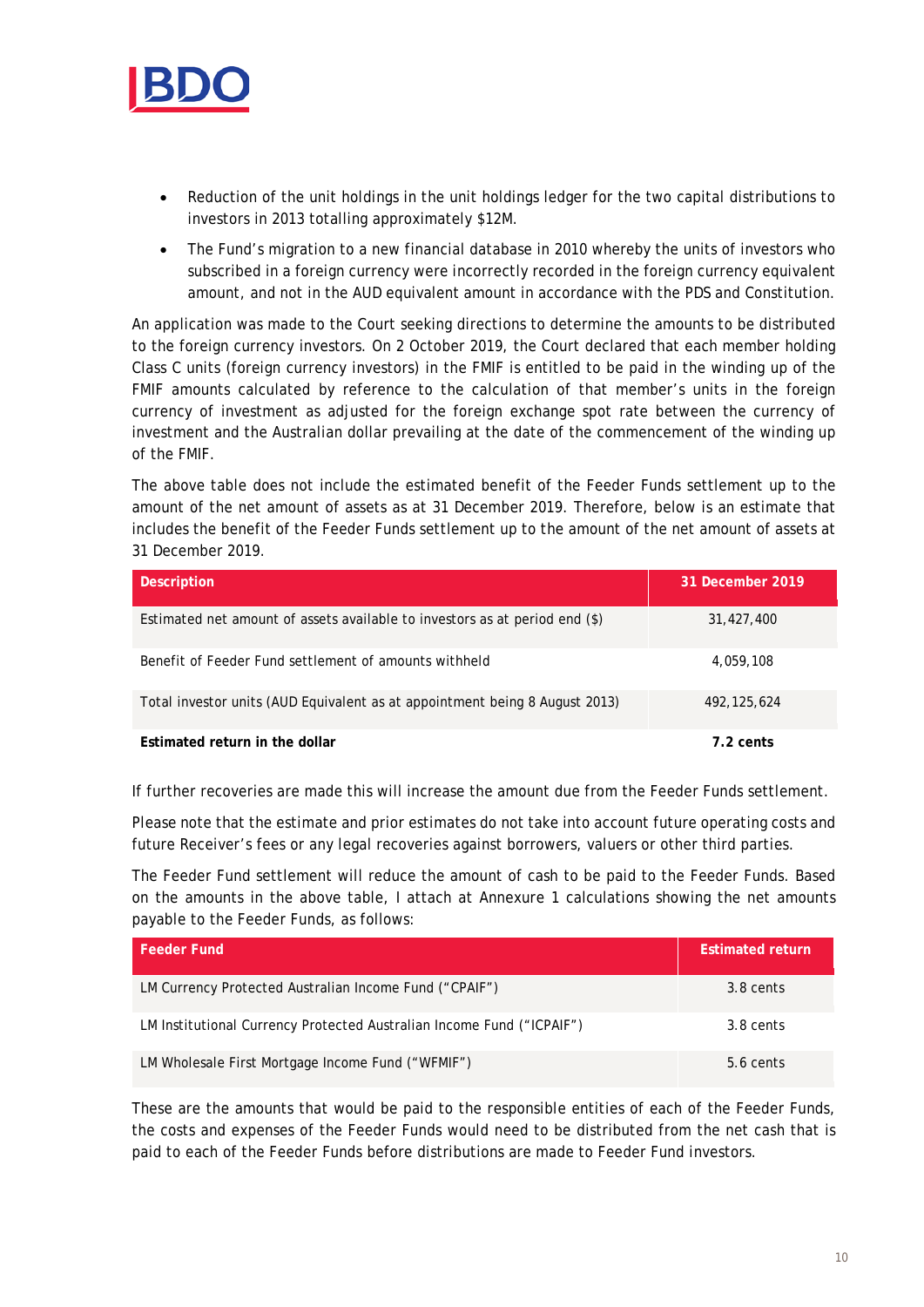

# **4. Receipts and Payments of the Fund**

All receipts and payments for the Fund since McGrathNicol's appointment on 10 July 2013 until their retirement on 10 December 2018 are on the website [www.lmfmif.com](http://www.lmfmif.com/) under Financial Statements & Other Key Documents.

Following the Receivers and Managers retirement and relinquishment of control of the bank accounts, I have taken over responsibility for all receipts and payments and will upload copies of the Receipts and Payments lodged with ASIC to the [www.lmfmif.com](http://www.lmfmif.com/) website from time to time.

The receipts and payments of the Fund, for the period 1 July 2019 to 31 December 2019 is summarised in the table below.

| <b>Description</b>                                            | \$             |
|---------------------------------------------------------------|----------------|
| Receipts                                                      |                |
| Interest                                                      | 432,499        |
| <b>GST</b> received                                           | 126,628        |
| Loan Reductions                                               | 1,028,270      |
| Refunds from legal costs                                      | 31,977         |
| Returned/Unclaimed Interim Capital Distributions to investors | 2,583,437      |
| <b>Total receipts</b>                                         | 4,202,811      |
| Payments                                                      |                |
| Bank charges                                                  | 9,387          |
| Receivers fees and disbursements (BDO)                        | 1,946,935      |
| Liquidators fees and disbursements (FTI)                      | 393,044        |
| Custodian fees                                                | 11,000         |
| Legal and other fees                                          | 1,113,496      |
| IT expenses                                                   | 59,896         |
| Printing and stationary                                       | 15,636         |
| Record management and storage                                 | 6,376          |
| Interim Capital Distribution to investors (Cash)              | 27,856,630     |
| <b>Total payments</b>                                         | 31,412,400     |
| Net receipts/(payments)                                       | (27, 209, 589) |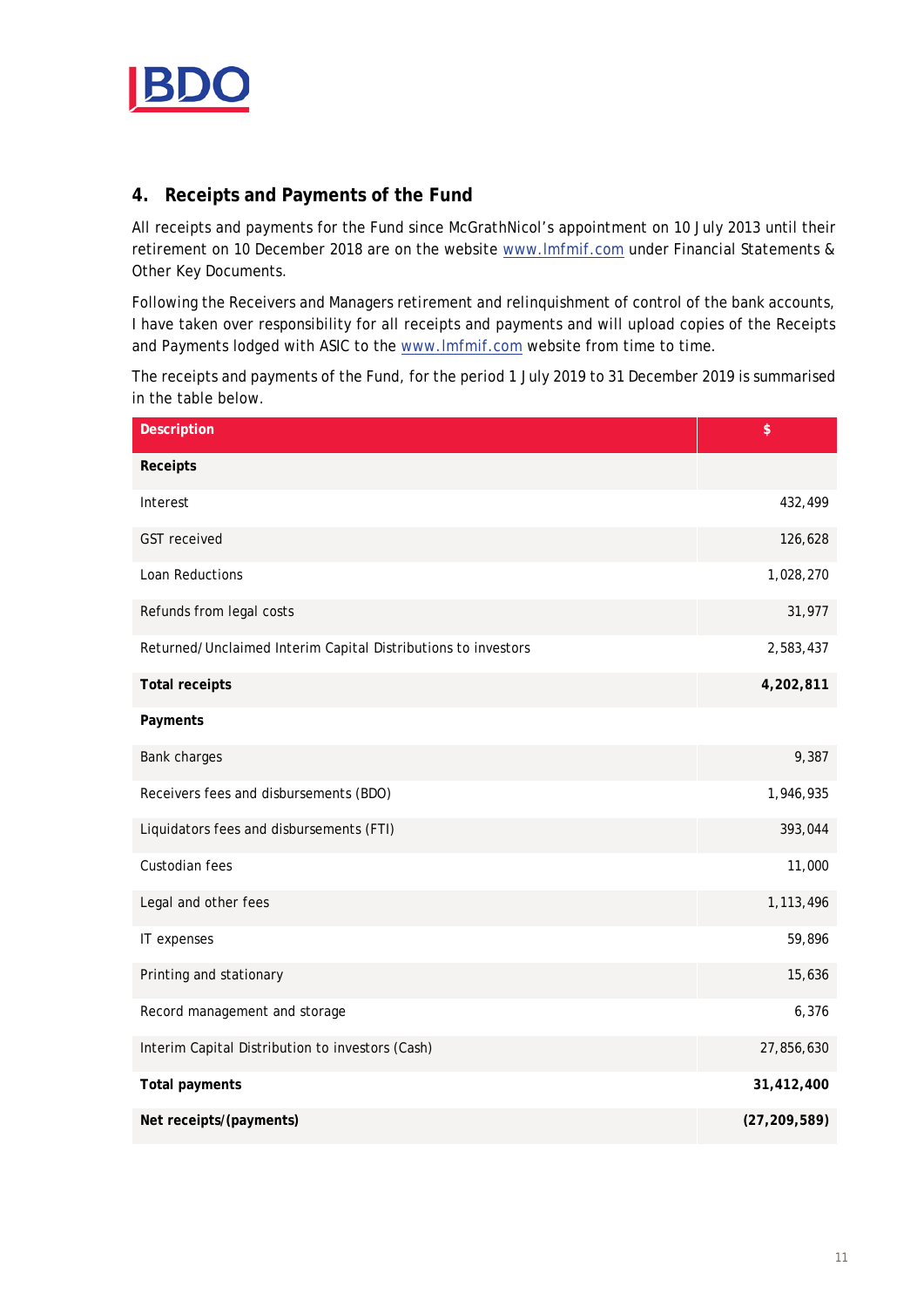

# **5. Investor Information**

## **5.1 Estimated Unit Price as at 31 December 2019**

The estimated unit price as at 31 December 2019 is 6.4 cents.

| <b>Description</b>                                | \$            |
|---------------------------------------------------|---------------|
| Total Value of Fund Assets as at 31 December 2019 | 37,086,257    |
| Less Creditors and Other Payables                 | 5,658,857     |
| <b>Total Net Value of Fund Assets</b>             | 31,427,400    |
| <b>Total Number of Units</b>                      | 492, 125, 624 |
| Unit Price Estimate                               | 6.4 cents     |

I *attach* a copy of a letter confirming the unit price as at 31 December 2019, which may be forwarded to Centrelink to assist with the review of investors' pensions.

### **5.2 Distributions to Investors and investments made in Foreign Currencies**

I applied to court on 1 February 2019 seeking directions to make an interim distribution to investors and seeking orders as to the treatment of the foreign currency investors in that distribution. The application was heard on 13 March 2019 and the decision was reserved.

I am pleased to advise that the Court authorised and empowered me on 2 October 2019 to make an interim capital distribution of 6.5 cents per unit to investors of the LM First Mortgage Income Fund. I confirm the interim distribution was paid to investors in October 2019.

The court declared that each member holding Class C units (foreign currency investors) in the FMIF is entitled to be paid in the winding up of the FMIF amounts calculated by reference to the calculation of that member's units in the foreign currency of investment as adjusted for the foreign exchange spot rate between the currency of investment and the Australian dollar prevailing at the date of the commencement of the winding up of the FMIF.

### **5.3 Ongoing Reporting to Investors**

Reports will be distributed to investors in accordance with the preferred method of correspondence recorded for each investor in the Fund's database. In order to assist in reducing distribution costs, it would be appreciated if investors could nominate an email address as their preferred method to receive correspondence. Investors may update their details as outlined in Section 5.4 below. For those investors that do not have an email address, correspondence will continue to be sent to you via post.

My next report to investors will be issued by 30 June 2020.

### **5.4 Investors Queries**

Arrangements are in place to ensure that any reasonable questions asked by members of the FMIF, about the winding up of the FMIF, will be answered within a reasonable period of time (generally seven days) and without charge to the investor.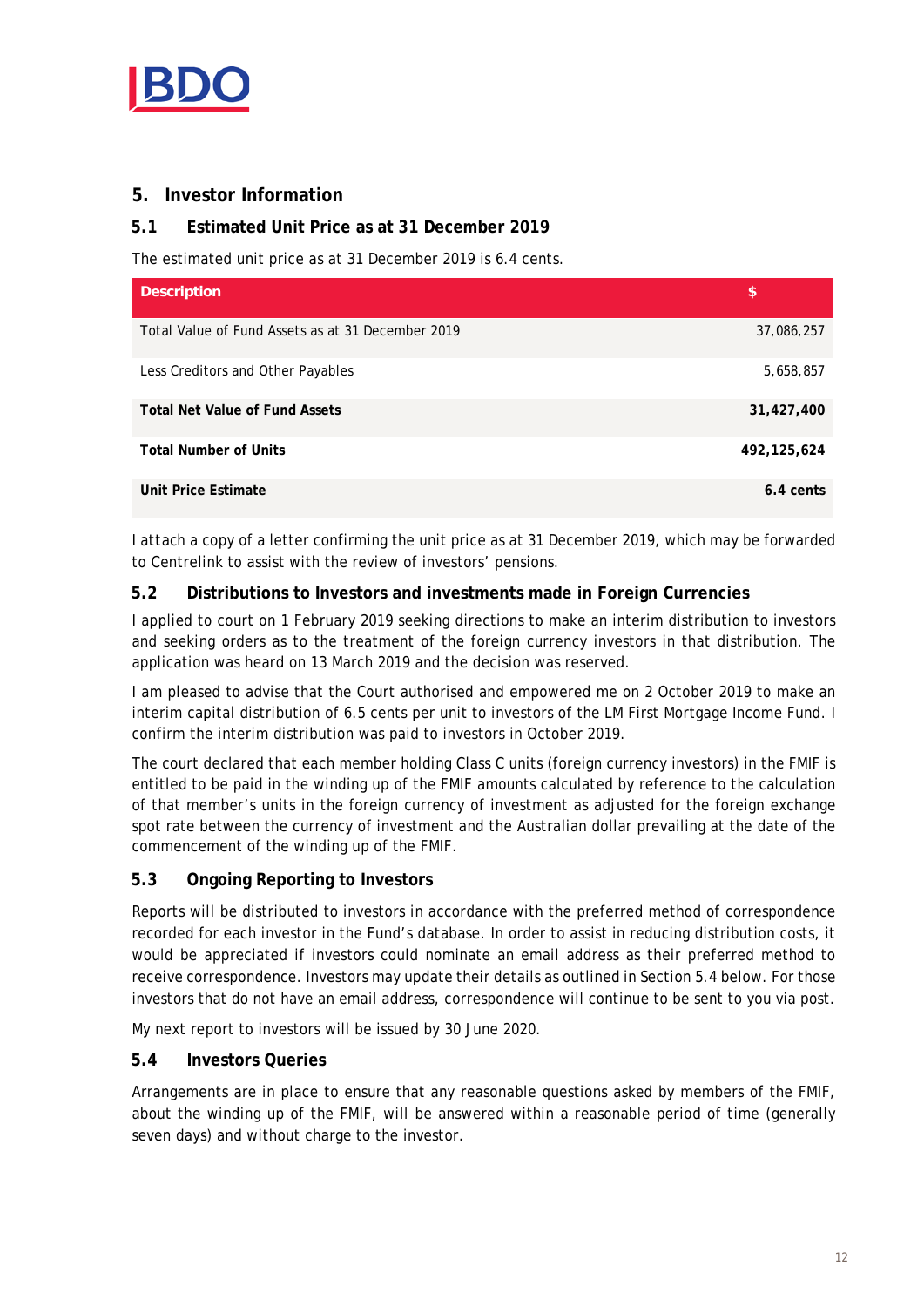

For any changes to investors details, please review the Useful Forms/Procedures tab on the website [www.lmfmif.com](http://www.lmfmif.com/) which includes information regarding the following procedures:

- Change of Contact Address/Bank Account Details
- Change of Contact Address/Bank Accounts Details of a Deceased Estate
- Change of Trustee of Self-Managed Super Fund
- Transfer of Unit Holding from a Super Fund/ Trustee Company to Personal Name(s)
- Transfer of Unit Holding from a Deceased Estate to a Sole Survivor
- Transfer from a Deceased Estate to a Beneficiary of an Estate

It is a requirement that advisors or other third parties acting on behalf of Unit Holders are doing so pursuant to a relevant Authority/Power of Attorney. Please ensure that a relevant Authority/Power of Attorney accompanies the abovementioned documents as necessary (if an Authority/Power of Attorney has not previously been provided).

It is preferable that all questions about the winding up, or communications are sent via email to [enquiries@lmfmif.com](mailto:enquiries@lmfmif.com) with original documents to be mailed as required to:

BDO GPO Box 457 Brisbane QLD 4001 Phone: +61 7 3237 5999 Fax: +61 7 3221 9227

### **6. Receiver's Remuneration and Expenses**

There have been twelve applications to Court to date to approve my remuneration from the date of my appointment on 8 August 2013 until 31 October 2019.

The twelfth application for the approval of my remuneration for the period 1 May 2019 to 31 October 2019 was heard by the Court on 17 December 2019. My remuneration for this period was approved in the amount of \$652,328.05 (inclusive of GST) in relation to my role as the person responsible for ensuring the FMIF is wound up in accordance with its constitution. My outlays for this period were \$20,759.22 (inclusive of GST).

A copy of all documentation in relation to my applications can be found on the website [www.lmfmif.com.](http://www.lmfmif.com/)

In addition to the remuneration previously approved by the Court and the twelfth application set out above, I calculate that, on a time basis, I have incurred further remuneration of \$548,559.50 (exclusive of GST) plus outlays of \$1,091.81 (exclusive of GST) from 1 November 2019 to 29 February 2020 as detailed in the attached summaries.

My next application to Court for the approval of my remuneration is likely to cover the period 1 November 2019 to 31 April 2020. A copy of my application in this respect will be posted to the website [www.lmfmif.com](http://www.lmfmif.com/) and investors will be notified when this application has been lodged.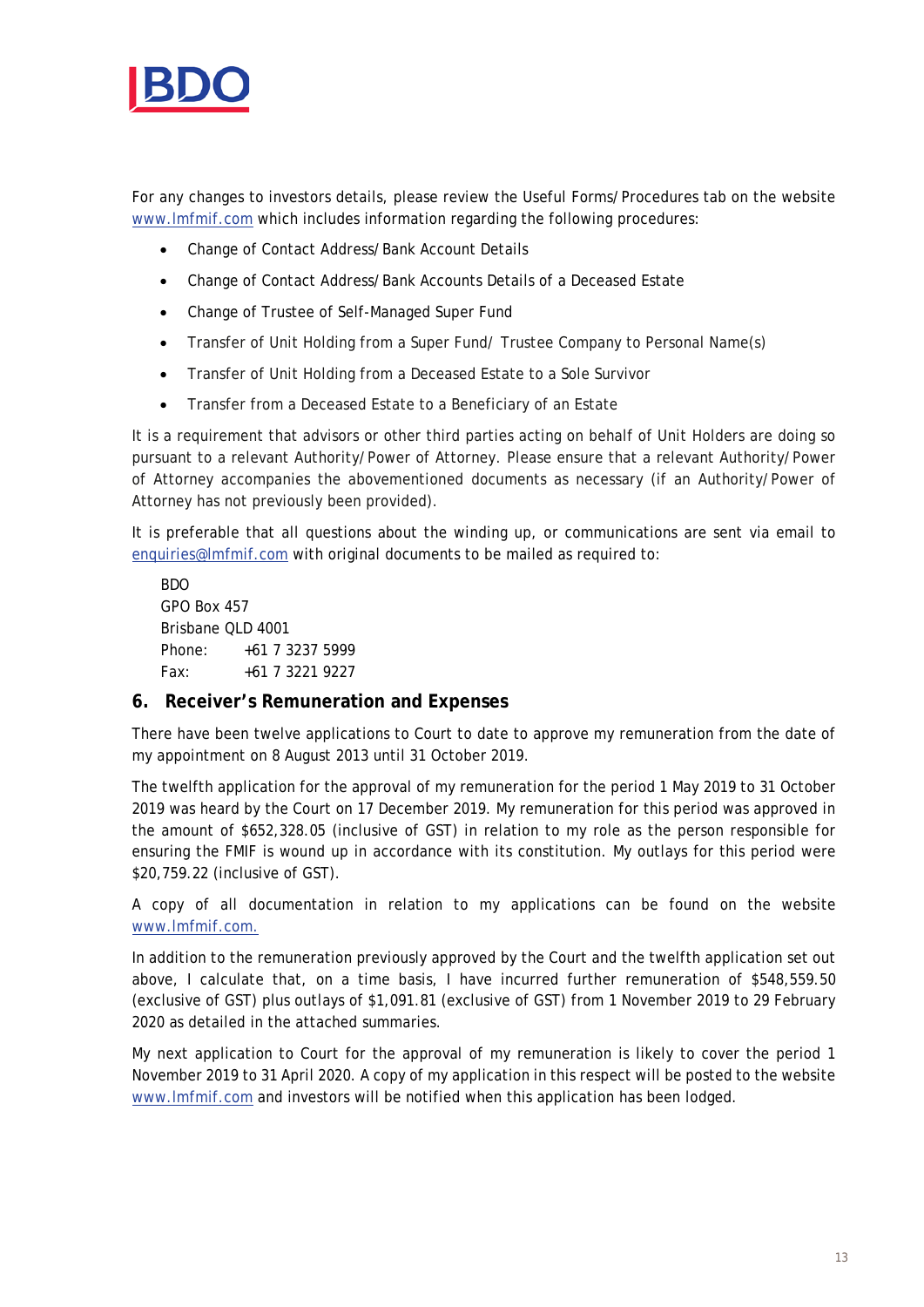

# **6.1 Actions taken during the Period**

I provide below a summary of actions taken during the period from 1 July 2019 to 31 December 2019:

- Work undertaken in relation to the litigation matters detailed at Section 2.1 of this report;
- Payment of an interim distribution in October 2019;
- Maintaining the financial records of the Fund and preparation of management accounts for the year ended 30 June 2019 and the half-year ended 31 December 2019;
- Undertaking the investor management function for approximately 4,600 investors including answering queries on the winding up of the Fund and maintaining the investment database, including any change in details or transfer of units;
- Preparing affidavit and supporting material for an application to Court for approval of the receiver's remuneration for the period 1 May 2019 to 31 October 2019;
- Attending to compliance with ASIC's grant of relief from the requirements of a half year review and annual audit of the financial reports and compliance plan;
- Preparation of unit price calculations as at 30 June 2019 and 31 December 2019; and
- Preparation of update reports to investors in September 2019 and December 2019.

### **6.2 Proposed actions to be taken in the next 12 months**

I provide below a summary of the proposed actions to be taken in the next 12 months in relation to the winding up of the Fund:

- Take steps to progress/finalise the various ongoing litigation matters outlined in this report;
- Continue to monitor and assist the Bellpac liquidator to achieve finalisation of the recovery in the \$8M bonds claim;
- Finalise all claims against guarantors;
- Receive and then resolve or have determined FTI's foreshadowed further indemnity claim against the Fund;
- Maintain the accounts of the Fund and prepare management accounts for the year ending 30 June 2020 and half-year ending 31 December 2020;
- Maintain the investor management database;
- Report to investors on a quarterly basis; and
- Make applications to Court for remuneration approval.

Please note that the timing to finalise some of the above matters will be subject to the progress of court proceedings.

### **6.3 Key actions required to complete the winding up of the Fund**

I provide below a summary of the key actions required to complete the winding up of the Fund:

- Finalise all litigation currently on foot;
- Resolve or have determined FTI's further remuneration or indemnity claims against the Fund;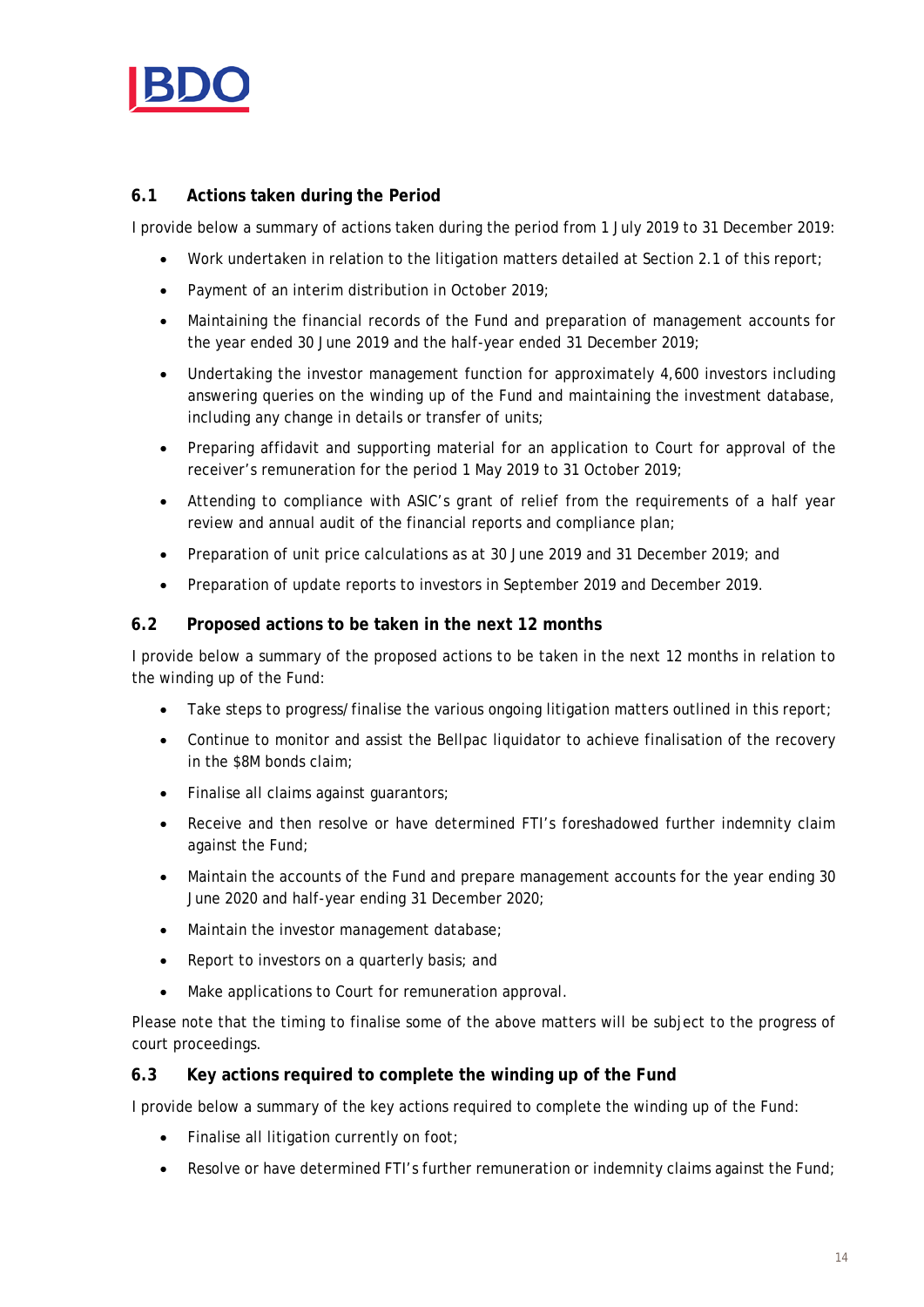

- Discharge all liabilities of the Fund;
- Obtain approval from the Court to process a final distribution to investors;
- Prepare final accounts for the Fund;
- Arrange for an auditor to audit the final accounts of the Fund after the Fund is wound up; and
- Obtain court orders in relation to the finalisation of my role in relation to the Fund.

I anticipate that the winding up of the Fund will be finalised in approximately 12 to 24 months, however, this may vary subject to the progression of the outstanding legal matters detailed in this report.

## **7. Queries**

Should unit holders wish to advise of any changes in details or require further information, please contact BDO as follows:

BDO GPO Box 457 Brisbane QLD 4001 Phone: +61 7 3237 5999 Fax: +61 7 3221 9227 Email: [enquiries@lmfmif.com](mailto:enquiries@lmfmif.com)

Yours sincerely

David Whyte Receiver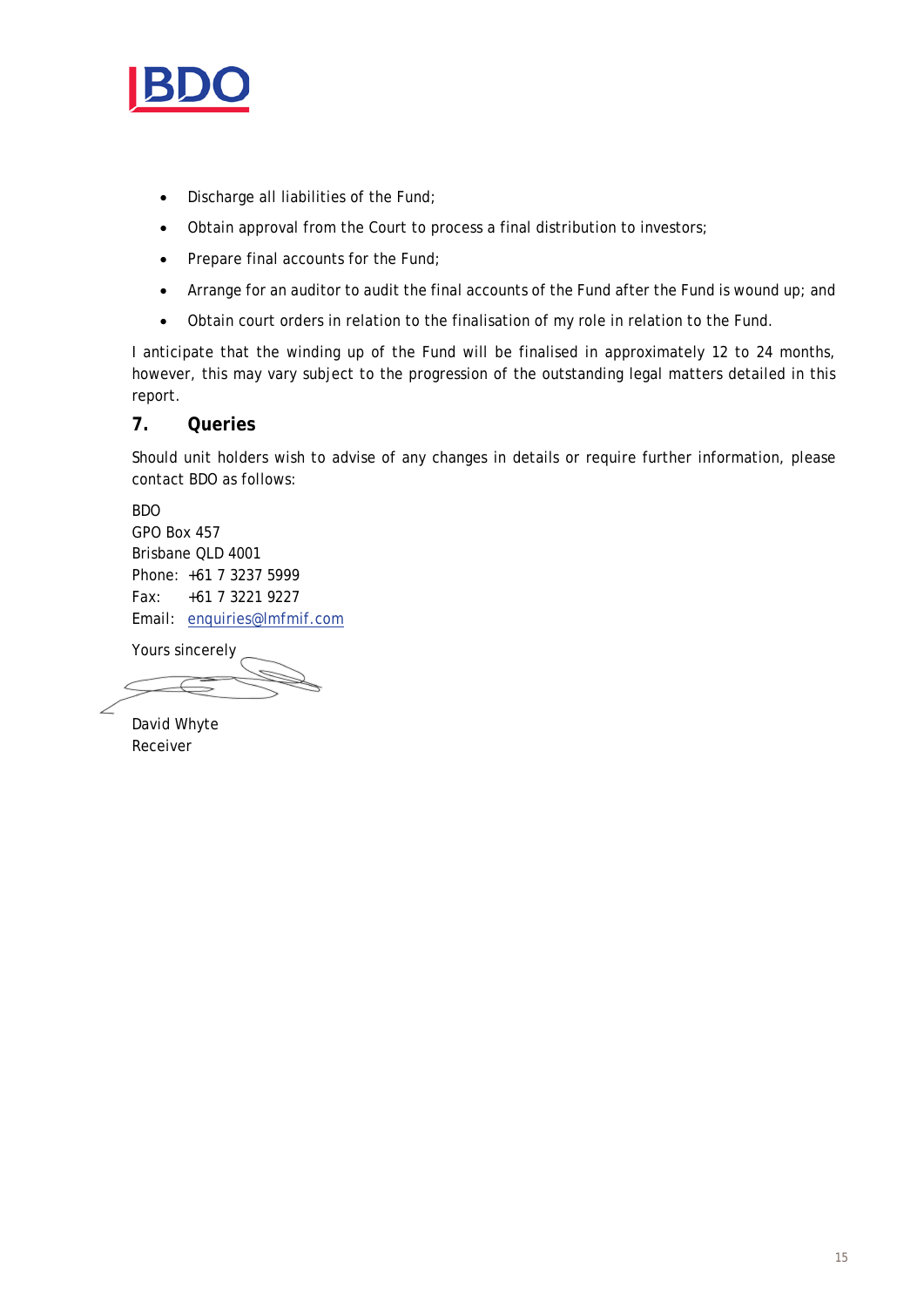

### **ANNEXURE 1**

# **ESTIMATED RETURN TO FEEDER FUNDS**

|                    |                 | Further Estimated Return to Feeder Funds as at 31 December 2019 |                       |                      |                    |  |  |  |
|--------------------|-----------------|-----------------------------------------------------------------|-----------------------|----------------------|--------------------|--|--|--|
| <b>Feeder Fund</b> | Number of Units |                                                                 | Amounts withheld (\$) | Net Amount Paid (\$) | Net Cents per Unit |  |  |  |
| <b>CPAIF</b>       | 120,702,630     | 7,708,133                                                       | 3,083,253             | 4,624,880            | 3.8                |  |  |  |
| <b>ICPAIF</b>      | 9,350,802       | 597,147                                                         | 238,859               | 358,288              | 3.8                |  |  |  |
| <b>WFMIF</b>       | 99,488,929      | 6,353,415                                                       | 736,996               | 5,616,419            | 5.6                |  |  |  |
| Total              | 229,542,361     | 14,658,695                                                      | 4,059,108             | 10,599,587           |                    |  |  |  |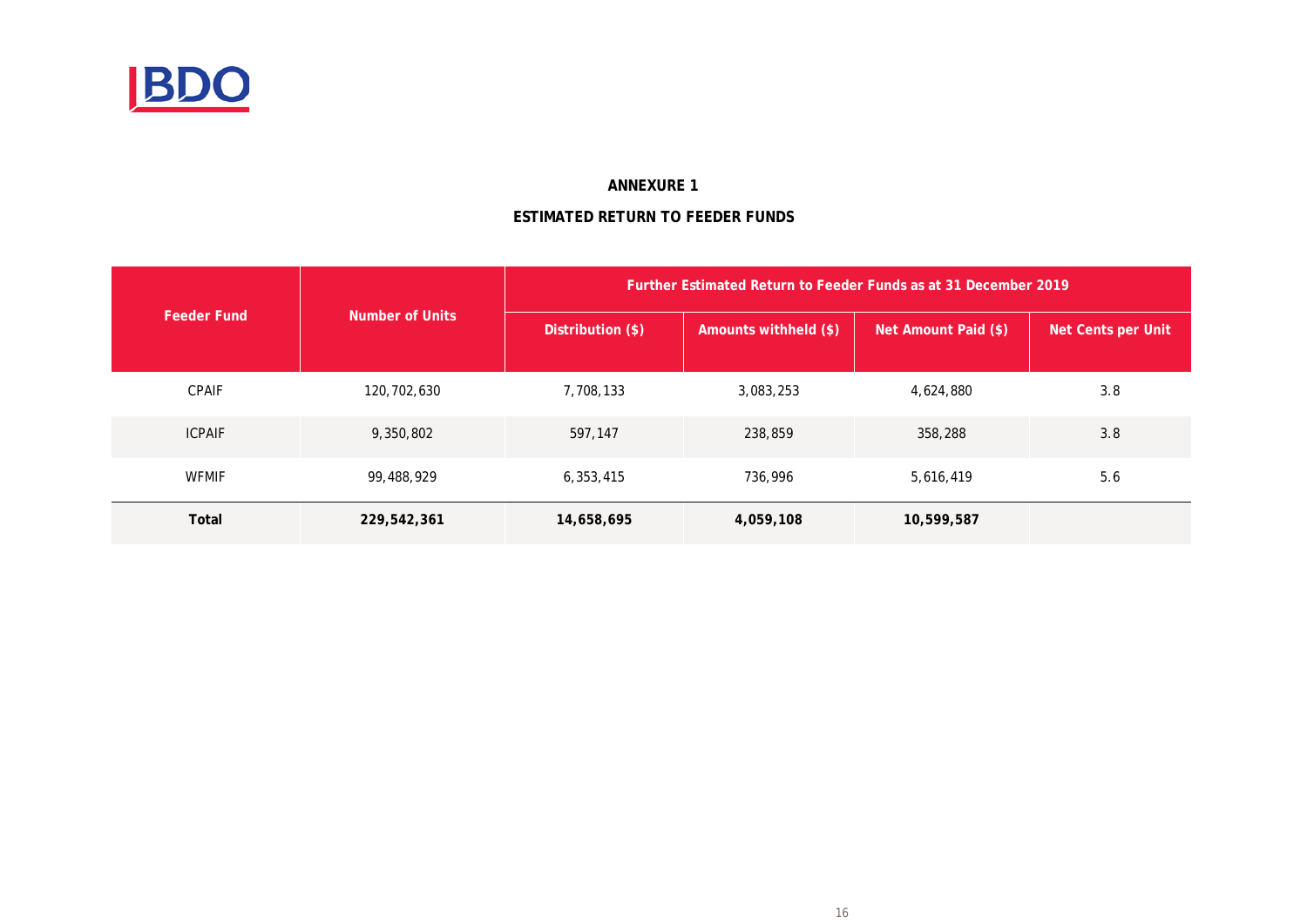

|                                    |                             |               |                            | <b>Totals</b> | <b>Task Area</b> |            |         |                  |      |                 |                  |           |       |                |
|------------------------------------|-----------------------------|---------------|----------------------------|---------------|------------------|------------|---------|------------------|------|-----------------|------------------|-----------|-------|----------------|
|                                    |                             |               |                            |               |                  | Assets     |         | <b>Creditors</b> |      | <b>Trade On</b> | <b>Dividends</b> |           |       | Administration |
| Employee                           | Position                    | Rate          | hrs                        |               | hrs              |            | hrs     | -\$              | hrs  | \$              | hrs              |           | hrs   |                |
| David Whyte                        | Partner                     | 615           | 143.7                      | 88,375.50     | 88.3             | 54,304.50  | 4.1     | 2,521.50         | 31.2 | 19,188.00       |                  |           | 20.1  | 12,361.50      |
| Clark Jarrold                      | Partner                     | 615           | 29.6                       | 18,204.00     | 29.6             | 18,204.00  |         |                  |      |                 |                  |           |       |                |
| Craig Jenkins                      | Partner                     | 540           | 10.2                       | 5,508.00      | 10.2             | 5,508.00   |         |                  |      |                 |                  |           |       |                |
| <b>Charles Haines</b>              | Associate Director          | 525           | 73.1                       | 38,377.50     | 0.2              | 105.00     | 50.7    | 26,617.50        |      |                 | 14.1             | 7,402.50  | 8.1   | 4,252.50       |
| Craig Jenkins                      | Partner                     | 525           | 0.5                        | 262.50        | 0.5              | 262.50     |         |                  |      |                 |                  |           |       |                |
| Arthur Taylor                      | Senior Manager              | 500           | 66.0                       | 33,000.00     | 49.8             | 24,900.00  |         |                  | 16.2 | 8,100.00        |                  |           |       |                |
| Julie Pagcu                        | <b>Associate Director</b>   | 465           | 2.8                        | 1,302.00      | 2.8              | 1,302.00   |         |                  |      |                 |                  |           |       |                |
| Jayden Coulston                    | Manager                     | 460           | 26.9                       | 12,374.00     |                  |            | 25.1    | 11,546.00        |      |                 |                  |           | 1.8   | 828.00         |
| Chris Demeyere                     | Manager                     | 460           | 0.8                        | 368.00        |                  |            |         |                  |      |                 |                  |           | 0.8   | 368.00         |
| Julie Pagcu                        | Associate Director          | 450           | 69.0                       | 31,050.00     | 69.0             | 31,050.00  |         |                  |      |                 |                  |           |       |                |
| Antoinette Fielding                | Senior Accountant           | 330           | 0.1                        | 33.00         |                  |            | 0.1     | 33.00            |      |                 |                  |           |       |                |
| Ryan Whyte                         | Accountant                  | 275           | 552.4                      | 151,910.00    | 33.8             | 9,295.00   | 445.0   | 122,375.00       | 43.7 | 12,017.50       | 23.9             | 6,572.50  | 6.0   | 1,650.00       |
| George Lethbridge                  | Accountant                  | 275           | 80.7                       | 22,192.50     |                  |            | 80.7    | 22,192.50        |      |                 |                  |           |       |                |
| Antoinette Fielding                | Senior Accountant           | 275           | 0.1                        | 27.50         |                  |            | 0.1     | 27.50            |      |                 |                  |           |       |                |
| Jordan Devery                      | Graduate Accountant         | 225           | 435.3                      | 97,942.50     | 36.4             | 8,190.00   | 398.9   | 89,752.50        |      |                 |                  |           |       |                |
| Sarah Cunningham                   | <b>Accounting Assistant</b> | 225           | 75.6                       | 17,010.00     |                  |            |         |                  |      |                 |                  |           | 75.6  | 17,010.00      |
| Liam Landrigan                     | Graduate Accountant         | 225           | 117.2                      | 26,370.00     |                  |            | 117.2   | 26,370.00        |      |                 |                  |           |       |                |
| Moira Hattingh                     | <b>Practice Assistant</b>   | 105           | 40.5                       | 4,252.50      |                  |            |         |                  |      |                 |                  |           | 40.5  | 4,252.50       |
|                                    |                             | <b>TOTALS</b> | 1,724.5                    | 548,559.50    | 320.6            | 153,121.00 | 1,121.9 | 301,435.50       | 91.1 | 39,305.50       | 38.0             | 13,975.00 | 152.9 | 40,722.50      |
|                                    | <b>GST</b>                  |               |                            | 54,855.95     |                  |            |         |                  |      |                 |                  |           |       |                |
| <b>TOTAL INC GST</b><br>603,415.45 |                             |               |                            |               |                  |            |         |                  |      |                 |                  |           |       |                |
|                                    |                             |               | <b>AVERAGE HOURLY RATE</b> | 318           |                  | 478        |         | 269              |      | 431             |                  | 368       |       | 266            |

## **REMUNERATION REPORT - Summary of professional fees by category of work for the period 1 November 2019 to 29 February 2020 LM First Mortgage Income Fund (Receiver Appointed)**

**Note:** All amounts exclude GST unless otherwise noted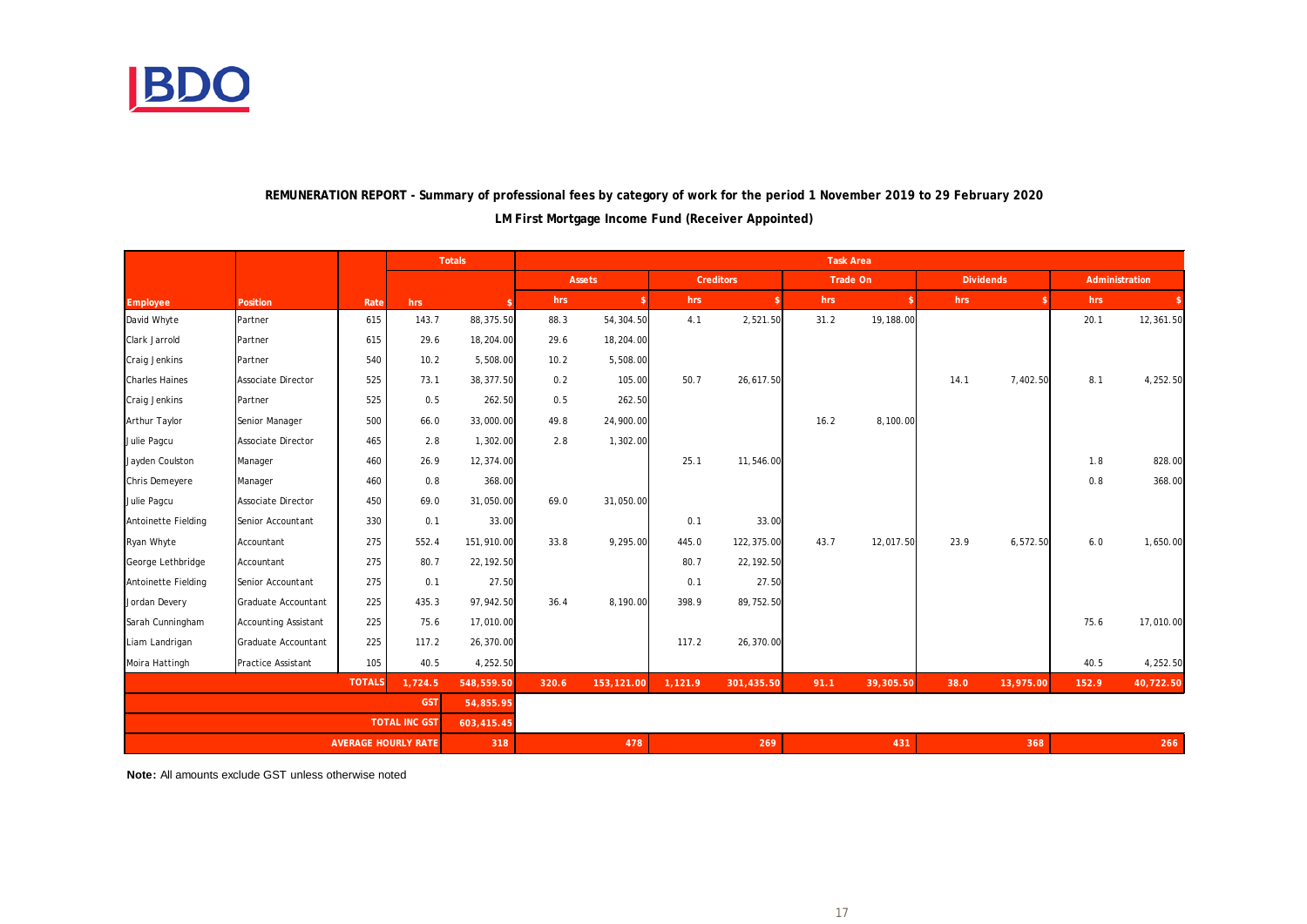

**Disbursements for the period 1 November 2019 to 29 February 2020**

**LM First Mortgage Income Fund (Receiver Appointed)**

| <b>Expense Type</b>  | <b>Amount</b><br>(\$ ex GST) |
|----------------------|------------------------------|
| Postage              | 815.45                       |
| Searches             | 224.36                       |
| Travel               | 52.00                        |
| <b>TOTAL</b>         | 1,091.81                     |
| <b>GST</b>           | 109.18                       |
| <b>TOTAL INC GST</b> | 1,200.99                     |